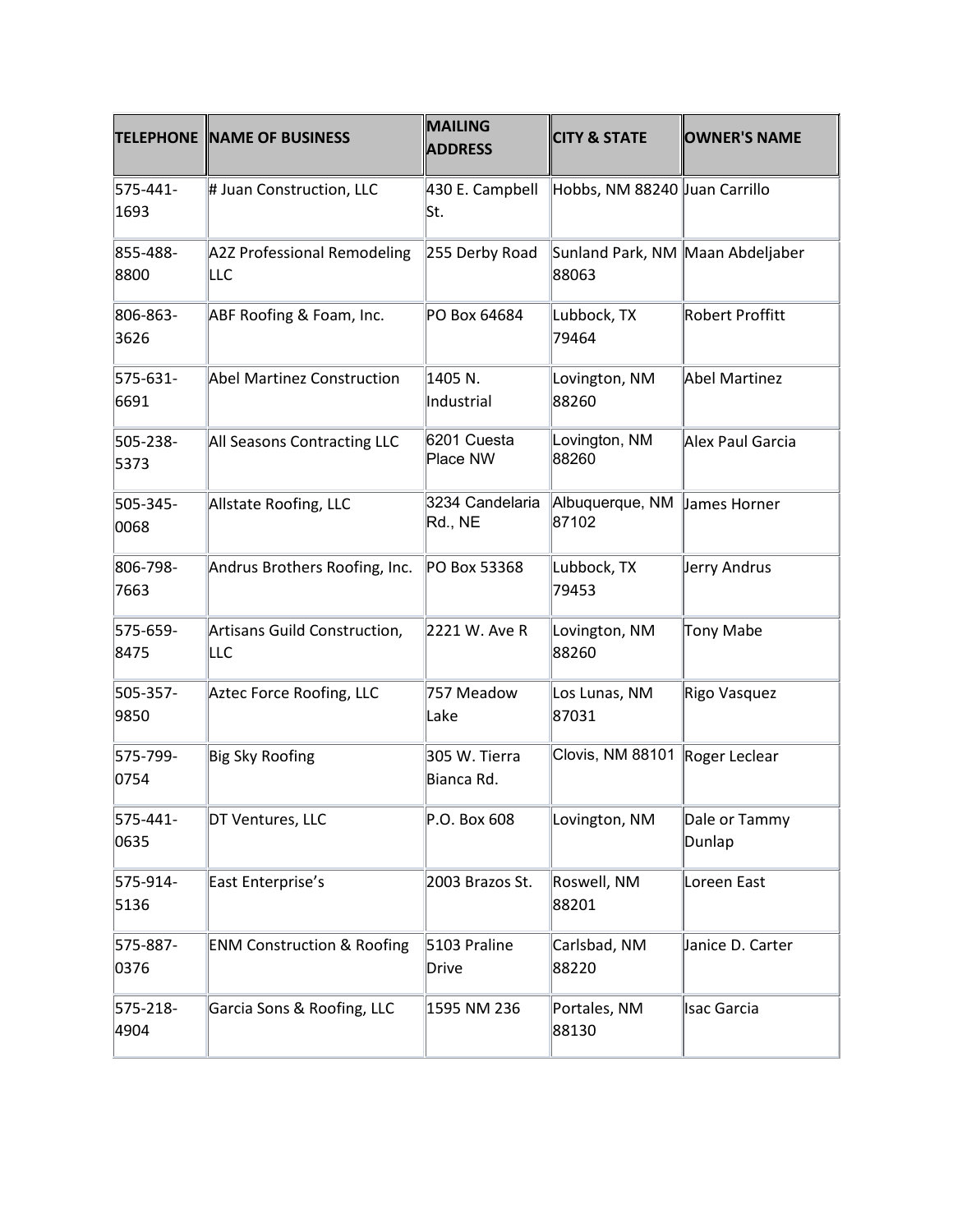|                  | <b>TELEPHONE NAME OF BUSINESS</b>                        | <b>MAILING</b><br><b>ADDRESS</b> | <b>CITY &amp; STATE</b>                  | <b>OWNER'S NAME</b>              |
|------------------|----------------------------------------------------------|----------------------------------|------------------------------------------|----------------------------------|
| 575-631-<br>6193 | <b>Good News Construction</b>                            | P.O. Box 266                     | Lovington, NM<br>88260                   | Remijio Porras Jr                |
| 575-396-<br>6628 | <b>Granger Bros. Construction</b>                        | 216 W. Harrison                  | Lovington, NM<br>88260                   | David Granger                    |
| 575-396-<br>8492 | <b>GWC Construction, Inc</b>                             | PO Box 249                       | Lovington, NM<br>88260                   | Lonnie Goff                      |
| 505-503-<br>3962 | High Pitch Roofing                                       | 605 Duchess Dr.<br>NE            | Albuquerque, NM Pablo E. Griego<br>87123 |                                  |
| 505-916-<br>5990 | Invigorate Roofing, LLC                                  | 2420 Midtown<br>Place NE         | Albuquerque, NM Donald Sanchez<br>87107  |                                  |
| 806-686-<br>0357 | $ J$ Ferg                                                | 11513 Hwy 82                     | Wolfforth, TX<br>79382                   | Jr. Ferguson                     |
| 575-628-<br>3901 | J. A. G. Roofing                                         | 1517 N. Tasker                   | Hobbs, NM 88240 Juan A. Gutierrez        |                                  |
| 575-755-<br>7663 | Jennifer Homes, LLC dba<br><b>Trustmark Roofing, LLC</b> | PO Box 76                        | Dexter, NM<br>88230                      | Jennifer and Emiliano<br>Tenorio |
| 575-693-<br>8748 | Jiminez Roofing, LLC                                     | 1221 Hondo                       | Clovis, NM 88101                         | Diana Jiminez                    |
| 575-693-<br>1099 | J.L.J Construction, LLC                                  | 1002 Ross St.                    | Clovis, NM 88101 James Johnson           |                                  |
| 575-607-<br>8045 | Mark Foster Construction, LLC P.O. Box 583               |                                  | Ruidoso, NM<br>88355                     | Mark and Mason<br>Foster         |
| 575-396-<br>7182 | Moreno Roofing, LLC                                      | PO Box 1386                      | Lovington, NM<br>88260                   | Juan Ramon Moreno                |
| 575-808-<br>1103 | Personal Touch/Pro USA<br>Roofing                        | P.O. Box 1472                    | Ruidoso Down,<br>NM 88346                | <b>Ray Montes</b>                |
| 575-201-<br>8500 | R G Construction &<br>Renovations                        | 605 W. Tyler                     | Lovington, NM<br>88260                   | Rogelio Gandara-<br>Viramontes   |